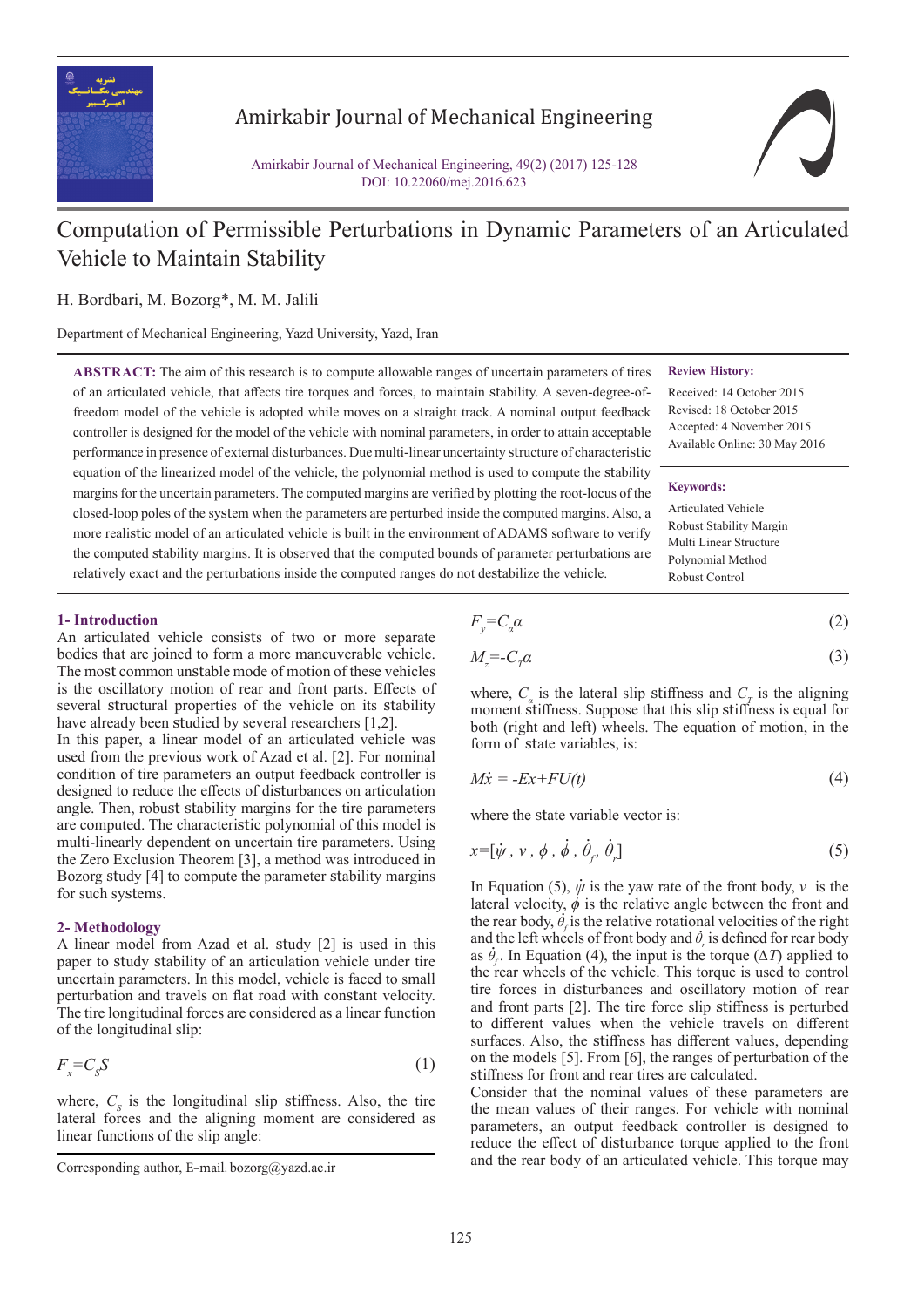increase up to 30000 N.m and can be modeled as a pulse function with a limited application time (e.g., 0.2 s). Infinity norm of a time function, introduces its maximum value over the time. To attenuate the road disturbance, this norm must be minimized. In absence of controller, the infinity norm of articulation angle was obtained as about 0.3 rad. Output feedback controller must reduce this value to less than 0.1 rad, while keeping the system stable. For designing this controller, an optimization problem can be defined to search for an optimal controller matrix:

Minimize 
$$
\|\phi(t,\overline{K}_i)\|_{\infty}
$$
 (6)

Subjected to:

$$
\|\phi(t,\overline{K}_i)\|_{\infty} \le 0.1\tag{7}
$$

and system remains stable. This controller is selected such as to feedback only several simply measurable variables. They include the relative rotational velocity of right and left wheels and the relative yaw rate motion of the front and the rear bodies. This optimization problem was solved by MATLAB software. The optimal controller matrix was obtained as:

$$
\overline{K} = 10^5 \times [0, -1.169, +0.130, 0, -0.016, 0.185]
$$
 (8)

In presence of this optimal controller, infinity norm of articulation angle obtained 0.09 rad. To verify this result, a more realistic model of an articulated vehicle is built in the environment of ADAMS software. The controlled and uncontrolled disturbed vehicle response in articulation angle is plotted in Figure 1.



**Figure 1. Controlled and uncontrolled disturbed vehicle response in articulation angle in nominal condition**

As mentioned in this section, there are six uncertain tire parameters in this model and the uncertainty vector is defined as:

$$
q = [C_{a f}, C_{a r}, C_{f f}, C_{f r}, C_{s f}, C_{s r}] \tag{9}
$$

There is no guarantee that vehicle is stable in the whole range of parameters perturbation. In this paper, stability margin for uncertain parameters is calculated by polynomial method [4]. The characteristic polynomial of this articulated vehicle are derived as the polynomial:

$$
p(q,s) = a_n(q) s^n + \dots a_1(q)s + a_0 \tag{10}
$$

which are multilinear functions of the uncertain parameters. In this method, to compute the stability margins, the 'Zero Exclusion Theorem' is used. This theorem states that a polynomial family  $p(s, Q)$  is robustly stable, if and only if [3]:

1) There exists a stable polynomial *p(s,q)* ∈ *p(s,Q)*

2) 
$$
\forall \omega > 0 \rightarrow 0 \notin p(j\omega, Q)
$$
,  
3)  $\forall q \in Q \rightarrow a_{n}(q) \neq 0$ 

For the articulated vehicle under study, the characteristic polynomial is stable at the nominal values of the parameters. The coefficient of the highest degree is constant. So, conditions 1) and 3) are satisfied and only condition 2) must be checked for all frequencies. This search is done by solving an optimization problem [4]. The computation leads to the stability margin radius of 0.627, which occurs at the frequency of 8.74 rad/s.

To verify the results of the polynomial method, the stability of the vehicle inside and outside of the computed margin is checked by a virtual model in ADAMS. As an example, the variation of vehicle's articulation angle due to initial condition variation of venicle s articulation angle due to initial condition<br>of  $\dot{\varphi}_0 = 0.6$  rad/s for a corner point of the uncertainty domain:

$$
q_{I} = [C_{af}^{\ \ +}, C_{ar}^{\ \ +}, C_{Tf}^{\ \ +}, C_{Ar}^{\ \ -}, C_{Sf}^{\ \ +}, C_{Sr}^{\ \ -}]
$$
\n
$$
\tag{11}
$$

is shown in Figure 2. At this corner  $q_1$ , the instability happens in ADAMS simulations at the radius of 0.69, which is pretty close to the value of 0.627 computed from the polynomial method. So, despite its simplifications, the polynomial method can compute the robust stability margin with a good approximation.



**Figure 2. System response in articulation angle to initial <br>condition**  $\dot{\phi} = 0.6$  **yeals for coverage of uncertain novem**condition  $\dot{\varphi}_0 = 0.6$  rad/s for corner  $q_1$  of uncertain param**eter space of radius 0.69**

## **3- Conclutions**

In this paper, stability of an articulated vehicle at higher speeds is studied. For a 7 DOF model of this vehicle from [2], the tire parameters are considered as uncertain parameters and their ranges of perturbation are calculated. For nominal condition of these parameters, an output feedback controller is designed. This controller is able to reduce the effects of disturbance in the articulation angles up to 70%. Then, the polynomial results are used to compute the stability margins for the uncertain parameters. The results show that the polynomial method can compute the robust stability margin with an adequate accuracy.

#### **References**

[1] N. Azad, J. McPhee, A. Khajepour, The effects of front and rear tires characteristics on the snaking behavior of articulated steer vehicles, in: Vehicle Power and Propulsion, *2005 IEEE Conference*, IEEE, 2005, pp. 274-279.

[2] N. Lashgarian Azad, A. Khajepour, J. Mcphee, Robust state feedback stabilization of articulated steer vehicles, *Vehicle System Dynamics*, 45(3) (2007) 249-275.

[3] J. Ackerman, The parameter Space Approach, 2 ed., *Springer-Verlag*, London, 2002.

[4] M. Bozorg, Linear systems with a polynomial uncertainty